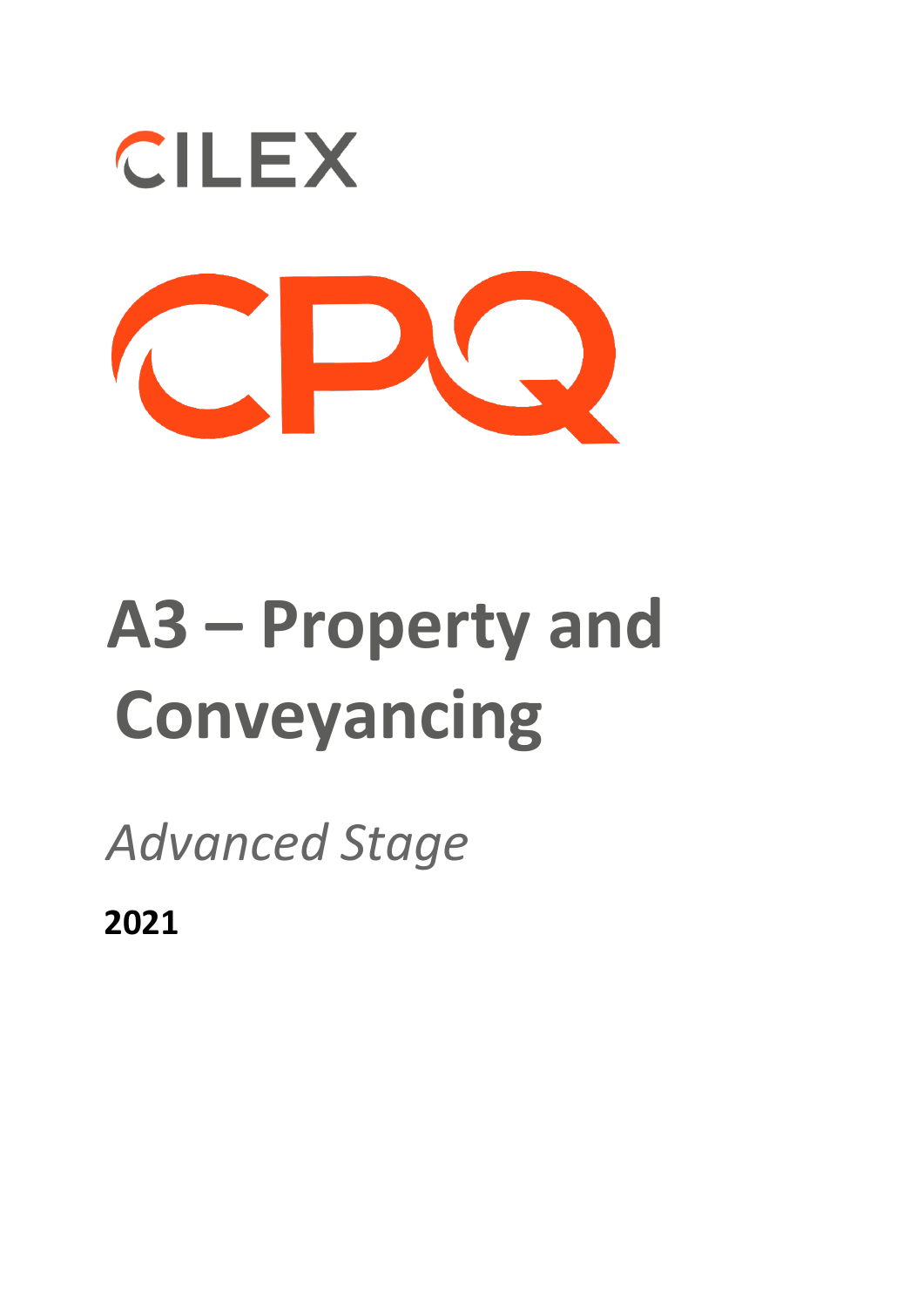# **A3: Property and Conveyancing**

The aim of this module is to give you the essential knowledge and understanding of the underlying law relating to conveyancing and how the law relates to practice. There is a focus on the creation of thirdparty rights in registered and unregistered land and how these issues might affect a buyer of land. The module also covers the grant and assignment of a long residential lease and the conveyancing procedures involved in those transactions.

The module covers:

- 1. Underpinning land law
- 2. Underpinning law of trusts
- 3. Unregistered Title
- 4. Registration of title at HMLR
- 5. Third party interests in registered land
- 6. Third party rights in land easements
- 7. Third party rights in land covenants
- 8. Third party rights in land mortgages
- 9. Adverse possession
- 10. Co-ownership overreaching; severance; registering restriction at HMLR; Co-owner disagreements
- 11. Underpinning landlord and tenant law
- 12. Leases common provisions
- 13. Leases and HMLR
- 14. Overview of the conveyancing transaction residential leasehold
- 15. Grant, sale and purchase of a long residential lease
- 16. Particular issues with long residential leases
- 17. Enfranchisement / tenant protection
- 18. Remedies notice to complete
- 19. Remedies failure to complete
- 20. Short term residential tenancies

## **Learning Outcomes**

By the end of this module you will be able to:

- 1. Identify the main third-party rights encountered in conveyancing and how they are created and enforced
- 2. Identify the procedures required to carry out a conveyancing transaction involving the sale/purchase of unregistered land, and the steps required to procure registration of the title at HM Land Registry

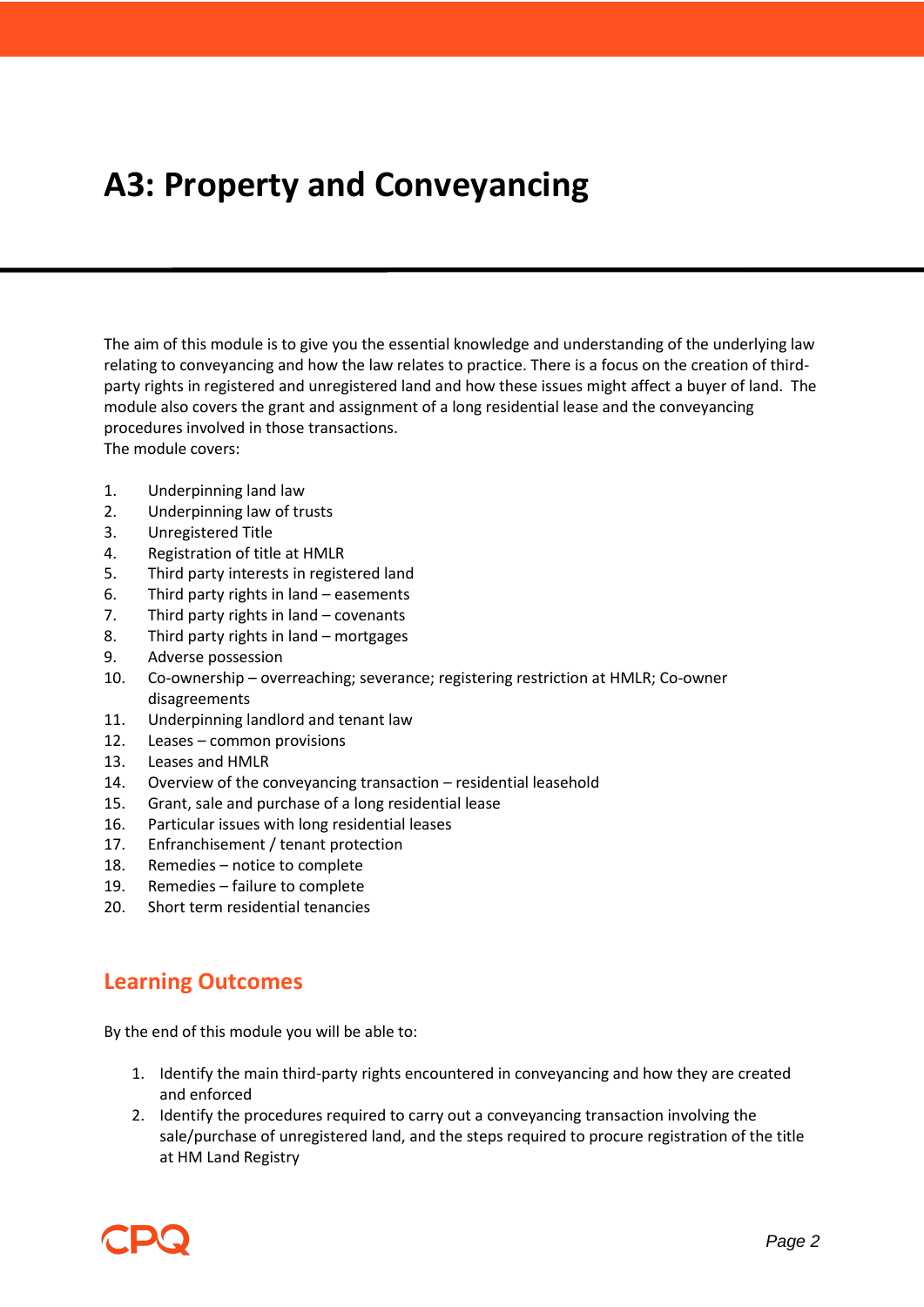- 3. Identify the issues arising on, and the procedures required to carry out, a transfer of part of a registered title
- 4. Describe the underpinning law relevant to landlord and tenant matters and the common provisions found in a lease
- 5. Identify the procedures required to carry out a residential leasehold conveyancing transaction on the grant and assignment of a lease
- 6. Identify situations that potentially give rise to conflicts of interest, issues of professional ethics or other issues under the applicable Codes of Conduct

#### *Linked online assessment: A3*

### *Prerequisite knowledge – Subjects covered by the Foundation Stage Introduction to Property and Private Client module*

| 1. Underpinning land<br>law | Developing a further understanding of the key land law concepts, to<br>support those covered at Foundation Stage of the CPQ, is a vital<br>starting point for a trainee in the property department. Therefore, you<br>will need to know the following:                                                                   |
|-----------------------------|--------------------------------------------------------------------------------------------------------------------------------------------------------------------------------------------------------------------------------------------------------------------------------------------------------------------------|
|                             | Formalities required for the express creation of legal interests<br>a)<br>Mortgages<br>$\bullet$<br>Easements<br>$\bullet$<br>Rentcharges; estate rentcharges<br>$\bullet$<br>Profits à prendre (in outline): profits a prendre in gross;<br>profits appurtenant<br>Rights of entry: contained in leases and rentcharges |
|                             | b) Formalities required for the express creation of equitable<br>interests<br>Equitable mortgages<br>$\bullet$<br>Restrictive covenants<br>$\bullet$<br>Positive covenants<br><b>Estate contracts</b><br>$\bullet$                                                                                                       |
|                             | c) Statutory requirements for a deed and the exceptions to the<br>requirements for a deed<br>Assent of land<br>$\bullet$<br>Disclaimer of a lease under Insolvency Act 1986<br>Surrender of a lease<br>$\bullet$<br>Leases and tenancies not required to be made in writing<br>٠<br>Law of Property Act (LPA 1925)       |

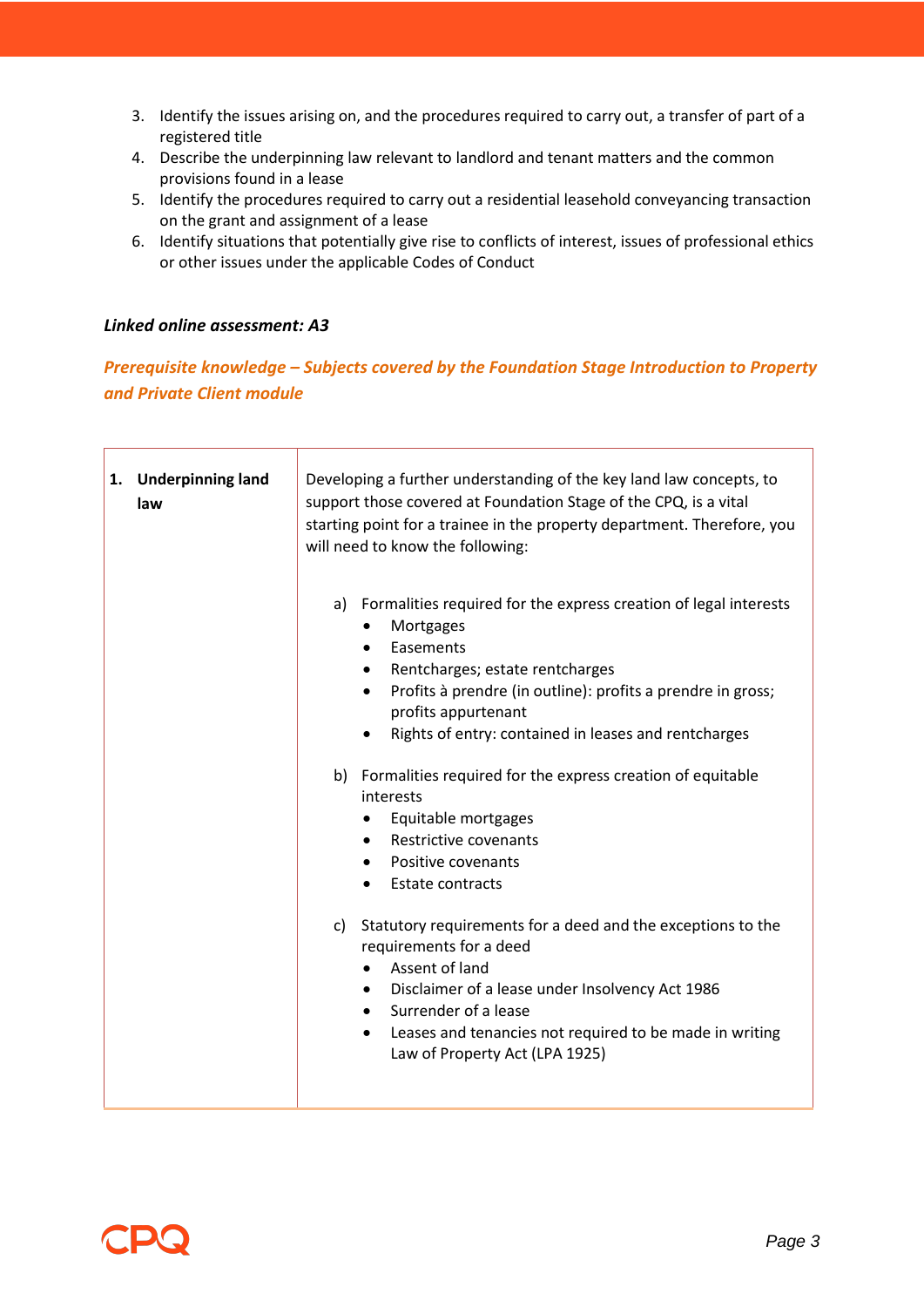| 2. Underpinning law of<br>trusts | An understanding of the law of trusts as it relates to property<br>transactions is vital to giving appropriate co-ownership advice and to<br>understanding the remedies that might be available in the event of<br>default. Therefore, you will need to know the following:<br>a) Types of trust<br>Implied trusts - resulting and constructive trusts<br>Relevant case law<br>Purpose trusts<br>b) Formalities for the creation of an express trust of land<br>Rights of trustees and beneficiaries under Trusts of Land and<br>C)<br>Appointment of Trustees Act 1996 (TLATA 1996)<br>Right to occupy<br>Right to be consulted<br><b>Resolution of disputes</b>                                                                                                                                                          |
|----------------------------------|----------------------------------------------------------------------------------------------------------------------------------------------------------------------------------------------------------------------------------------------------------------------------------------------------------------------------------------------------------------------------------------------------------------------------------------------------------------------------------------------------------------------------------------------------------------------------------------------------------------------------------------------------------------------------------------------------------------------------------------------------------------------------------------------------------------------------|
| <b>Unregistered Title</b><br>3.  | Conveyancers will encounter fewer unregistered titles, but an<br>understanding of the principles of unregistered land and how the seller<br>will deduce title is important for trainees. Therefore, you will need to<br>know the following:<br>Key unregistered title documents<br>a)<br>Conveyance<br>Mortgage deed<br>Deed of gift<br>Assent<br>Full land charges searches<br>The root of title<br>b)<br>Requirements of a good root<br>Risks of accepting a short root<br>Title deeds and epitome of title<br>C)<br>Form and content<br>Obtaining original documents on completion<br>Sales of part: endorsement of memoranda, retention of<br>original deeds<br>Title passes on completion<br>d)<br>Protection of third party interests - Land charges<br>e)<br>Main classes of land charges<br>The doctrine of notice |
|                                  | Enforcement of third-party interests<br>f)                                                                                                                                                                                                                                                                                                                                                                                                                                                                                                                                                                                                                                                                                                                                                                                 |

.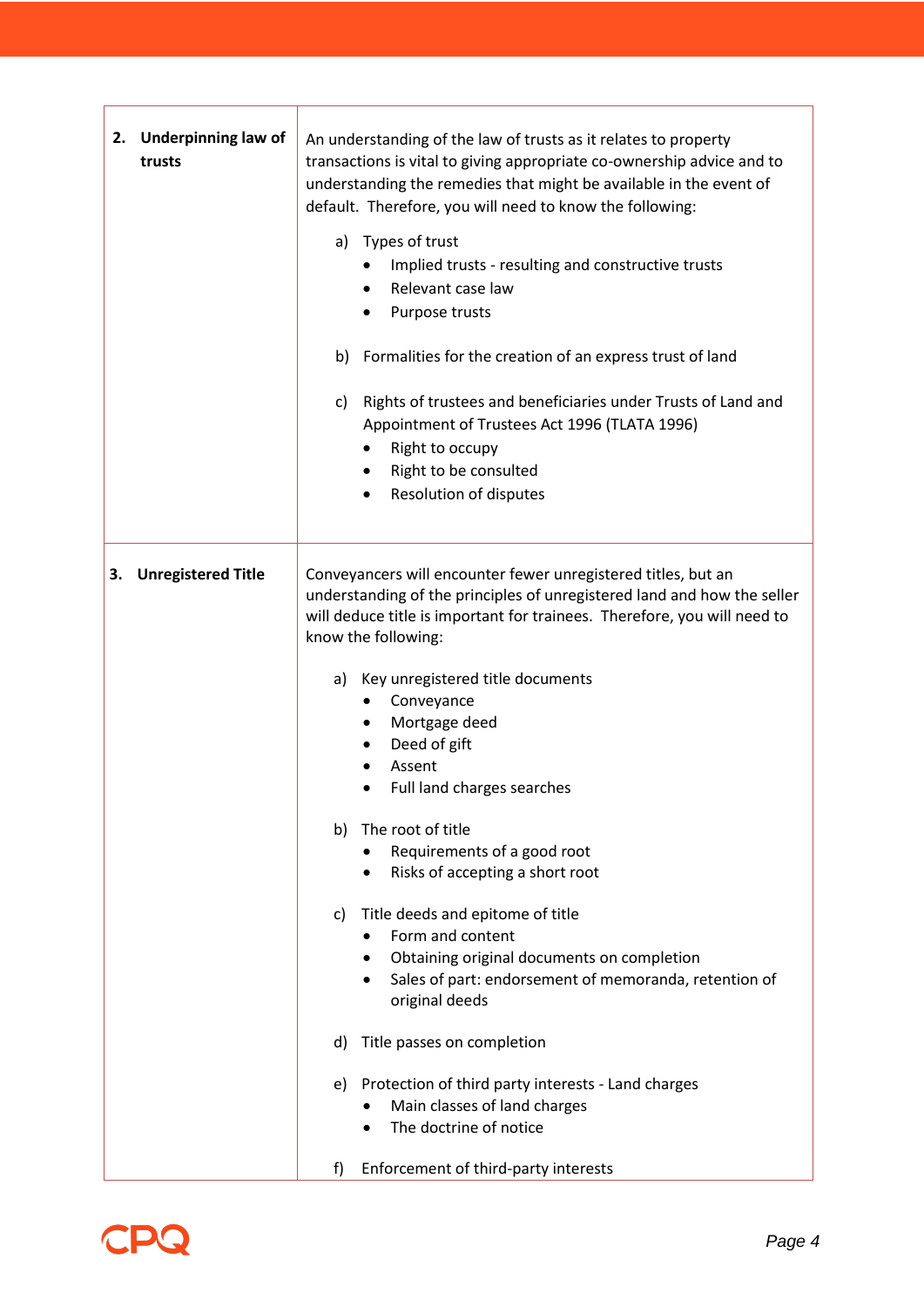|                                               | Legal interests; binding on third parties<br>Equitable interests<br>Land charges<br>g)<br>Classes of land charge<br>Registration of land charges; importance of registering<br>against the correct name<br>Registration constitutes notice<br>The doctrine of notice<br>h)<br>Actual<br>Constructive<br>Imputed<br>i)<br>Unregistered interests which override on first registration; LRA<br>2002 Sch 1                                                                                                                                                                                                                                                                                                                                                                                                                                                                                                                                                                |
|-----------------------------------------------|------------------------------------------------------------------------------------------------------------------------------------------------------------------------------------------------------------------------------------------------------------------------------------------------------------------------------------------------------------------------------------------------------------------------------------------------------------------------------------------------------------------------------------------------------------------------------------------------------------------------------------------------------------------------------------------------------------------------------------------------------------------------------------------------------------------------------------------------------------------------------------------------------------------------------------------------------------------------|
| <b>Registration of title</b><br>4.<br>at HMLR | A detailed understanding of the nature of registered title, the triggers<br>for registration and the format of the register is essential. Therefore,<br>you will need to know the following:<br>a) Land Registration Act 2002 - (in outline)<br>Purpose<br>Main provisions<br>Land Registration Rules<br>b) The main triggers for first registration and voluntary<br>registration<br>Deeds of gift<br>Assents<br>Conveyance on sale<br>Creation of a leasehold interest of more than 7 years in<br>duration<br>Assignment of a lease which has more than 7 years to run<br>Creation of a first legal charge over unregistered land<br>Voluntary first registration<br>c) Estates that can be substantively registered<br>Estates in land<br>Rent charges<br>٠<br>Franchises (in outline)<br>Profits à prendre in gross (in outline)<br>The contents of the registers of title<br>d)<br>Property register<br>Proprietorship register<br>Charges register<br>Title plan |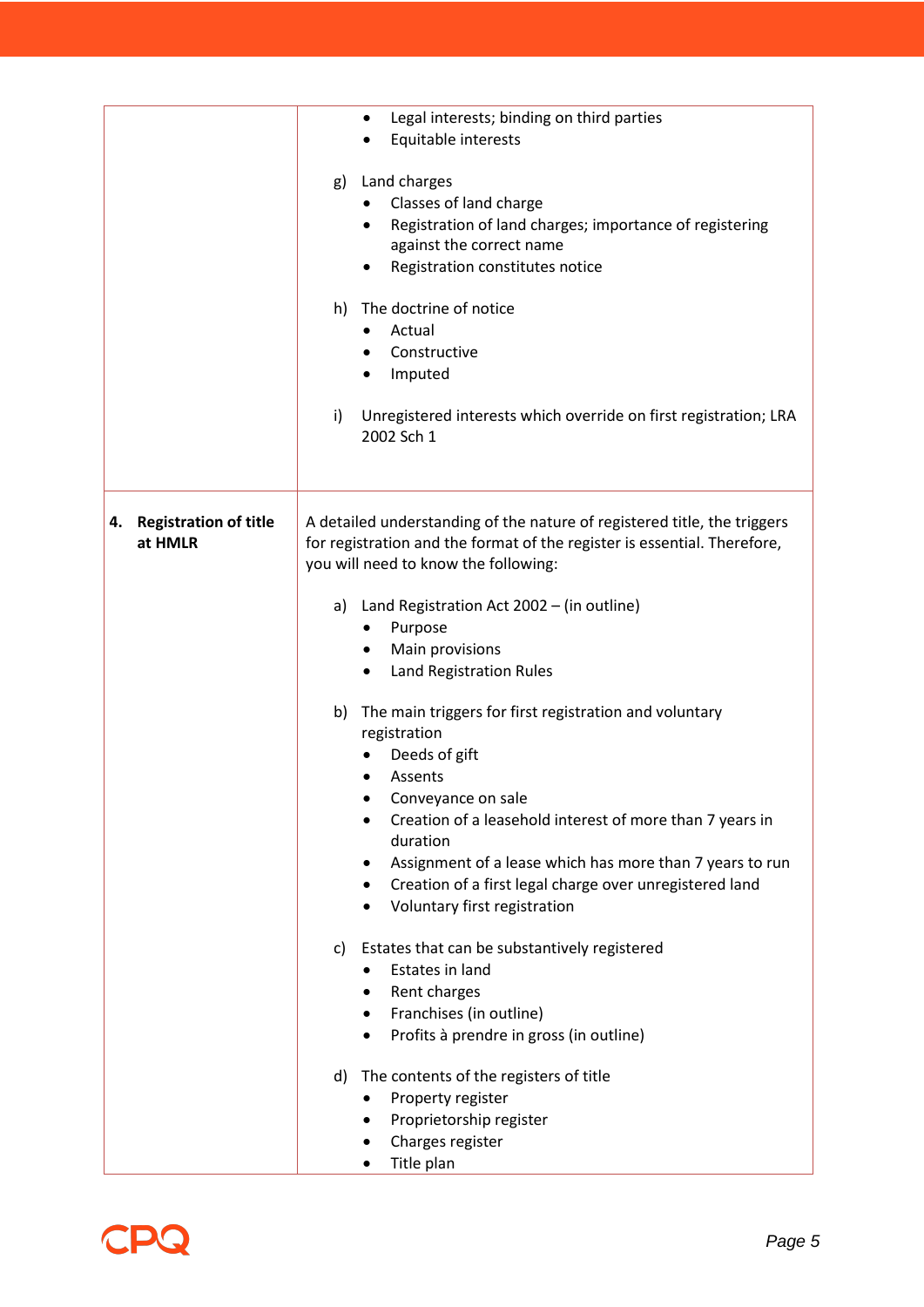|                                                   | How rights are shown on the title<br>How mortgages are shown on the title<br>Class of title<br>The different classes of title<br>Upgrading the class of title<br>What HMLR forms are needed to upgrade title<br>e) Cautions against first registration<br>Purpose<br><b>HMLR PG3</b><br>Who can apply<br>How the application is made<br>Form CT1<br>Cancellation<br>f)<br>Dealings with registered land<br>Dispositions which must be registered<br>transfers of whole and transfers of part of a registered title,<br>charges over a registered title, grant of a lease for a term of<br>more than 7 years out of a registered title, creation of<br>other legal interests (easements, etc)<br>Relation to practice -registration application which must be<br>made following completion<br>Third party interests that override registration; LRA 2002 Sch 3<br>g) |
|---------------------------------------------------|---------------------------------------------------------------------------------------------------------------------------------------------------------------------------------------------------------------------------------------------------------------------------------------------------------------------------------------------------------------------------------------------------------------------------------------------------------------------------------------------------------------------------------------------------------------------------------------------------------------------------------------------------------------------------------------------------------------------------------------------------------------------------------------------------------------------------------------------------------------------|
| 5.<br>Third party interests<br>in registered land | A detailed understanding of how third-party rights are protected in<br>registered land is essential. Therefore, you will need to know the<br>following<br>a) Third party interests<br>How they are protected<br>Legal mortgages<br>Legal easements<br><b>Notices</b><br>b)<br>Purpose<br>Agreed notice; form AN1<br>$\bullet$<br>Unilateral notice; form UN1<br>$\bullet$<br>Cancellation or removal<br><b>HMLR PG19</b><br>Restrictions<br>C)<br>Purpose<br>٠<br>Registration - HMLR forms: TR1, TP1, AS1, RX1, CH1<br>Removal - withdrawal or cancellation<br>HMLR PG19<br>Relation to practice -purpose and wording of the Form A<br>restriction                                                                                                                                                                                                                 |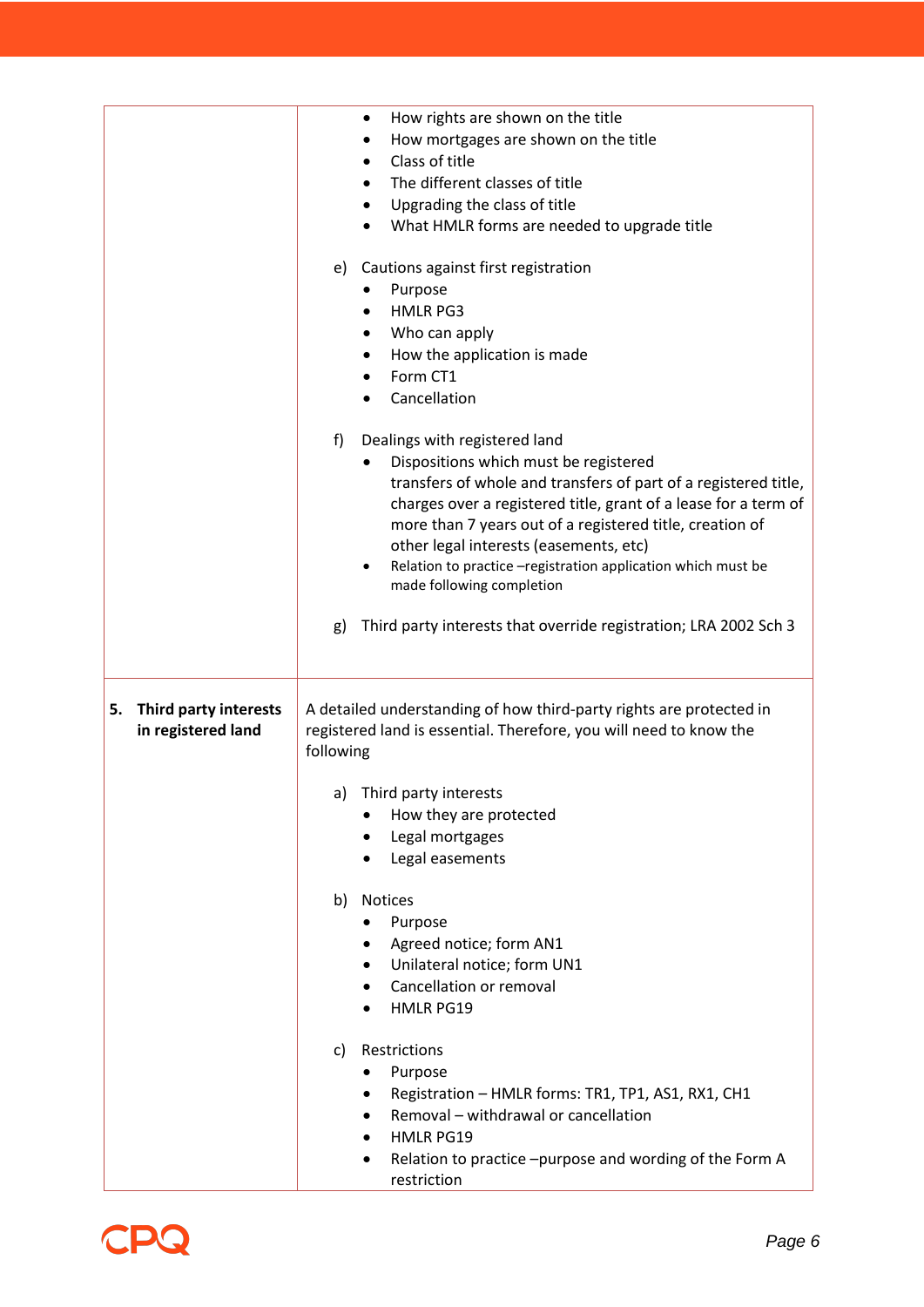| 6. Third party rights in<br>$land - easements$    | It is necessary to recognise whether an easement is required or has<br>been created because rights are fundamental to the use and enjoyment<br>of land. Therefore, you will need to know the following:<br>Characteristics of an easement<br>a)<br>The rule in Re Ellenborough Park [1956]<br>Relevant case law<br>b) How easements are created<br>Express grant and reservation by deed<br>Implied grant and reservation by necessity<br>Common intention<br>Implied grant by:<br>The rule in Wheeldon v Burrows [1879]<br>$\circ$<br>s.62 LPA 1925<br>$\circ$<br>Grant by prescription<br>٠<br>Easements as an overriding interest in registered land<br>Profits and acquisition of profits<br>Relation to practice -rights of access, to use services to the use,<br>enjoyment, and value of a property; grant by prescription - link<br>to statutory declaration / statement of truth and indemnity<br>insurance<br>The difference between express grant and reservation<br>C)<br>Relation to practice - the wording for a TP1 to ensure that the<br>benefit and burden of easements granted or reserved run with<br>the land transferred or the land retained<br>The risks from enlargement<br>d) Protection of easements: registered land; unregistered land<br>Relation to practice $-$ how the benefit and burden of easements<br>are shown on a registered title; how rights might be contained in<br>a conveyance or deed of easement in an unregistered title<br>How easements are discharged<br>e)<br>How easements can be determined or extinguished: unity<br>of seisin; intensification; estoppel; abandonment |
|---------------------------------------------------|-------------------------------------------------------------------------------------------------------------------------------------------------------------------------------------------------------------------------------------------------------------------------------------------------------------------------------------------------------------------------------------------------------------------------------------------------------------------------------------------------------------------------------------------------------------------------------------------------------------------------------------------------------------------------------------------------------------------------------------------------------------------------------------------------------------------------------------------------------------------------------------------------------------------------------------------------------------------------------------------------------------------------------------------------------------------------------------------------------------------------------------------------------------------------------------------------------------------------------------------------------------------------------------------------------------------------------------------------------------------------------------------------------------------------------------------------------------------------------------------------------------------------------------------------------------------------------------------------------------------------------|
| Third party rights in<br>7.<br>$land - covenants$ | An effective conveyancer must be able to recognise whether a<br>covenant affects land, whether it might be enforceable and the nature<br>of the covenant. Therefore, you will need to know the following:<br><b>Classification of covenants</b><br>a)<br>Restrictive; Positive; Personal                                                                                                                                                                                                                                                                                                                                                                                                                                                                                                                                                                                                                                                                                                                                                                                                                                                                                                                                                                                                                                                                                                                                                                                                                                                                                                                                      |
|                                                   | Formalities required for the creation of freehold covenants<br>b)                                                                                                                                                                                                                                                                                                                                                                                                                                                                                                                                                                                                                                                                                                                                                                                                                                                                                                                                                                                                                                                                                                                                                                                                                                                                                                                                                                                                                                                                                                                                                             |



 $\mathbf{r}$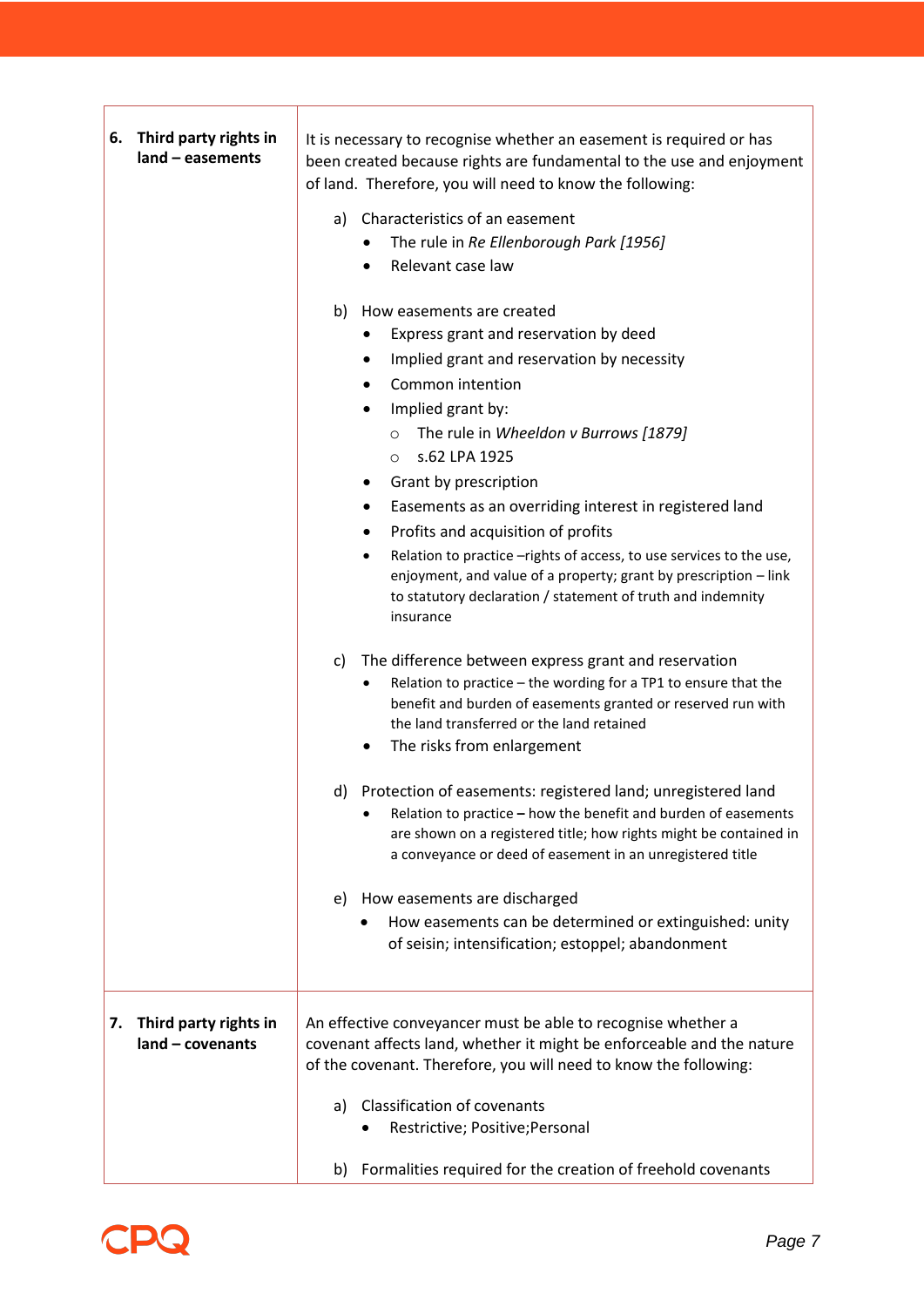|                                                 | Relation to practice - how the burden of a covenant is shown ion a<br>٠<br>registered title; the requirement for registration as a D(ii) land charge<br>if burdened land is unregistered; the importance of the full land<br>charges search on a purchase of unregistered land                                                                                                                             |
|-------------------------------------------------|------------------------------------------------------------------------------------------------------------------------------------------------------------------------------------------------------------------------------------------------------------------------------------------------------------------------------------------------------------------------------------------------------------|
|                                                 | Rules for determining if freehold covenant at law or in equity<br>C)                                                                                                                                                                                                                                                                                                                                       |
|                                                 | Original contracting parties                                                                                                                                                                                                                                                                                                                                                                               |
|                                                 | Successors in title - restrictive covenants - the benefit and<br>burden                                                                                                                                                                                                                                                                                                                                    |
|                                                 | Positive covenants - how to enforce: Halsall v Brizell                                                                                                                                                                                                                                                                                                                                                     |
|                                                 | [1957]; chain of indemnity covenants; grant a lease (or                                                                                                                                                                                                                                                                                                                                                    |
|                                                 | commonhold scheme - in outline); right of entry coupled                                                                                                                                                                                                                                                                                                                                                    |
|                                                 | with a rentcharge                                                                                                                                                                                                                                                                                                                                                                                          |
|                                                 | Relation to practice - recognising restrictive, positive and                                                                                                                                                                                                                                                                                                                                               |
|                                                 | personal covenants in a registered title; link to pre contract                                                                                                                                                                                                                                                                                                                                             |
|                                                 | enquiries and whether there is any evidence of breach of<br>covenant; the wording of a TP1 imposing a restrictive covenant                                                                                                                                                                                                                                                                                 |
|                                                 | on the land transferred and/or the land retained; link to                                                                                                                                                                                                                                                                                                                                                  |
|                                                 | indemnity insurance                                                                                                                                                                                                                                                                                                                                                                                        |
|                                                 | How a freehold covenant can be extinguished or modified<br>d)                                                                                                                                                                                                                                                                                                                                              |
|                                                 | Discharge by deed                                                                                                                                                                                                                                                                                                                                                                                          |
|                                                 | Common ownership                                                                                                                                                                                                                                                                                                                                                                                           |
|                                                 | s84 LPA 1925                                                                                                                                                                                                                                                                                                                                                                                               |
| Third party rights in<br>8.<br>land - mortgages | An effective conveyancer must be able to recognise whether a buyer<br>needs to secure borrowing by way of mortgage and how that security<br>should be protected, the position in the event of default by the<br>borrower and the priority of mortgages. Therefore, you will need to<br>know the following:<br>Formalities for the creation of legal and equitable mortgages;<br>a)<br>equity of redemption |
|                                                 | Equitable mortgages                                                                                                                                                                                                                                                                                                                                                                                        |
|                                                 | Charge by way of legal mortgage                                                                                                                                                                                                                                                                                                                                                                            |
|                                                 | Protection of mortgages<br>b)                                                                                                                                                                                                                                                                                                                                                                              |
|                                                 | Registered land<br>Unregistered land                                                                                                                                                                                                                                                                                                                                                                       |
|                                                 | Relation to practice - recognise a mortgage on a charges register                                                                                                                                                                                                                                                                                                                                          |
|                                                 | and the lender's restriction; the mortgage deed if the title is<br>unregistered and the requirement for a second or subsequent<br>mortgage to be registered as a C(i) land charge; the importance<br>of the full land charges search                                                                                                                                                                       |
|                                                 | Methods of enforcement of a mortgage by a mortgage lender<br>c)                                                                                                                                                                                                                                                                                                                                            |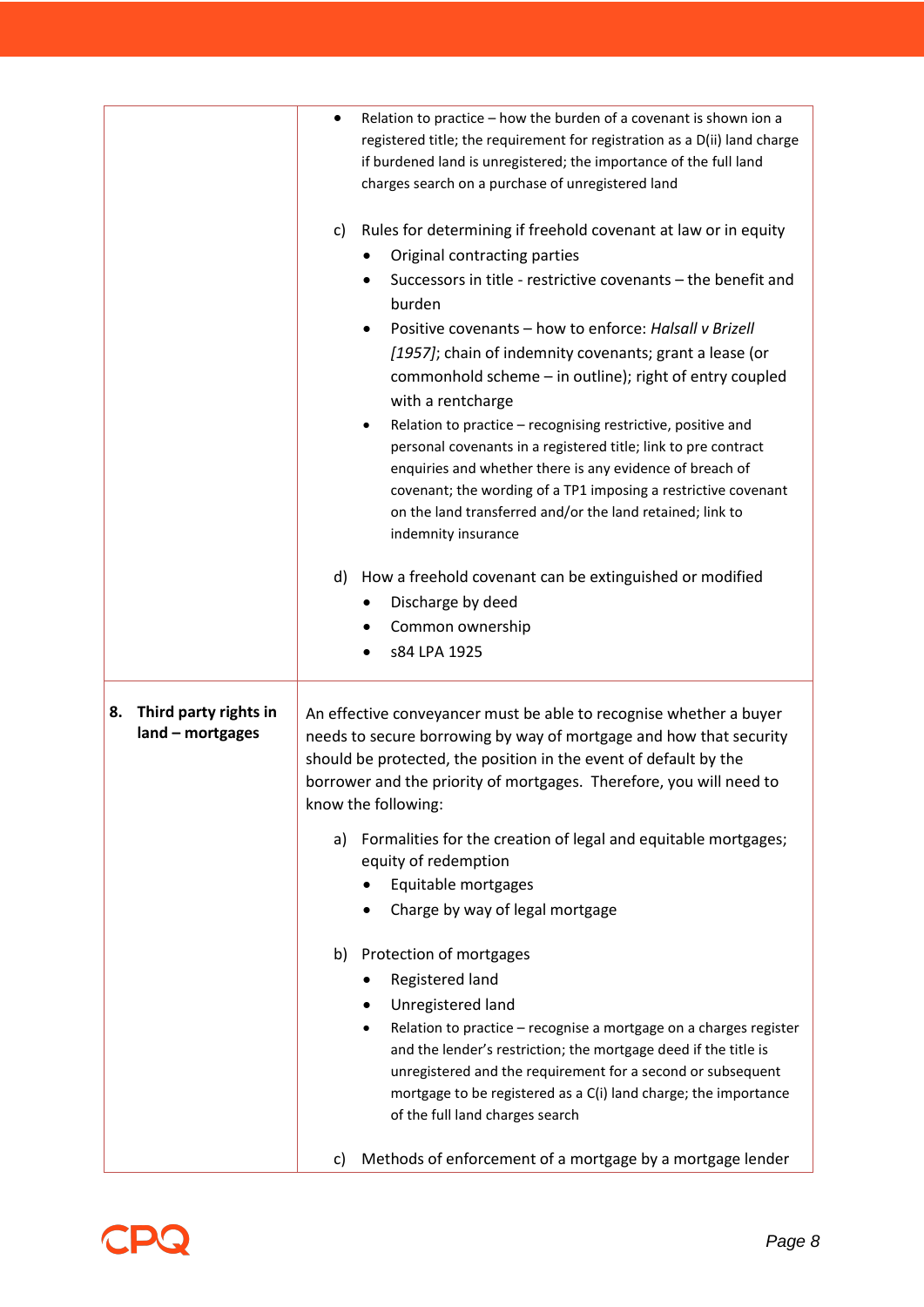|                                    | Possession<br>Order for sale<br>Appointment of receiver<br>Action in debt<br>Foreclosure<br>Priority of mortgages<br>d)<br>Relation to practice -how priority of mortgages affects sale by a<br>mortgagee and what documents must be produced to perfect<br>the title                                                                                                                                                                                                                                                                                                                                                                                                                                                                                                                                                                                                                                                                                                                                                                                                                                 |
|------------------------------------|-------------------------------------------------------------------------------------------------------------------------------------------------------------------------------------------------------------------------------------------------------------------------------------------------------------------------------------------------------------------------------------------------------------------------------------------------------------------------------------------------------------------------------------------------------------------------------------------------------------------------------------------------------------------------------------------------------------------------------------------------------------------------------------------------------------------------------------------------------------------------------------------------------------------------------------------------------------------------------------------------------------------------------------------------------------------------------------------------------|
|                                    | Mortgages by companies<br>e)<br>Fixed charge<br>Floating charge<br><b>Registration at Companies House;</b>                                                                                                                                                                                                                                                                                                                                                                                                                                                                                                                                                                                                                                                                                                                                                                                                                                                                                                                                                                                            |
| <b>Adverse possession</b><br>9.    | An effective conveyancer must recognise when a party does not have<br>documentary evidence of title to land and how an adverse possession<br>claim will differ depending on whether the title is registered or<br>unregistered. Therefore, you will need to know the following:<br>a) Adverse possession in unregistered land<br>Limitation Act 1980<br>Period of adverse possession<br>Procedure for application to HMLR<br>Class of title normally granted on an adverse possession<br>application<br>b) Adverse possession in registered land<br>LRA 2002<br>post 12.10.03 procedure<br>Limitation Act 1980<br>Period of adverse possession<br>Procedure for application to HMLR<br>Class of title available for adverse possession application<br>Relation to practice -a seller may have occupied land to which<br>they do not have title which might result in an adverse<br>possession application; use of statutory declaration / statement<br>of truth; link to the need for indemnity insurance<br>Impact of human rights on development of law of adverse<br>C)<br>possession (in outline) |
| 10. Co-ownership-<br>overreaching; | Recognising the behind-the-scenes beneficial interest and knowing how<br>to deal with this on behalf of a buyer is essential for a conveyancer.<br>Therefore, you will need to know the following:                                                                                                                                                                                                                                                                                                                                                                                                                                                                                                                                                                                                                                                                                                                                                                                                                                                                                                    |

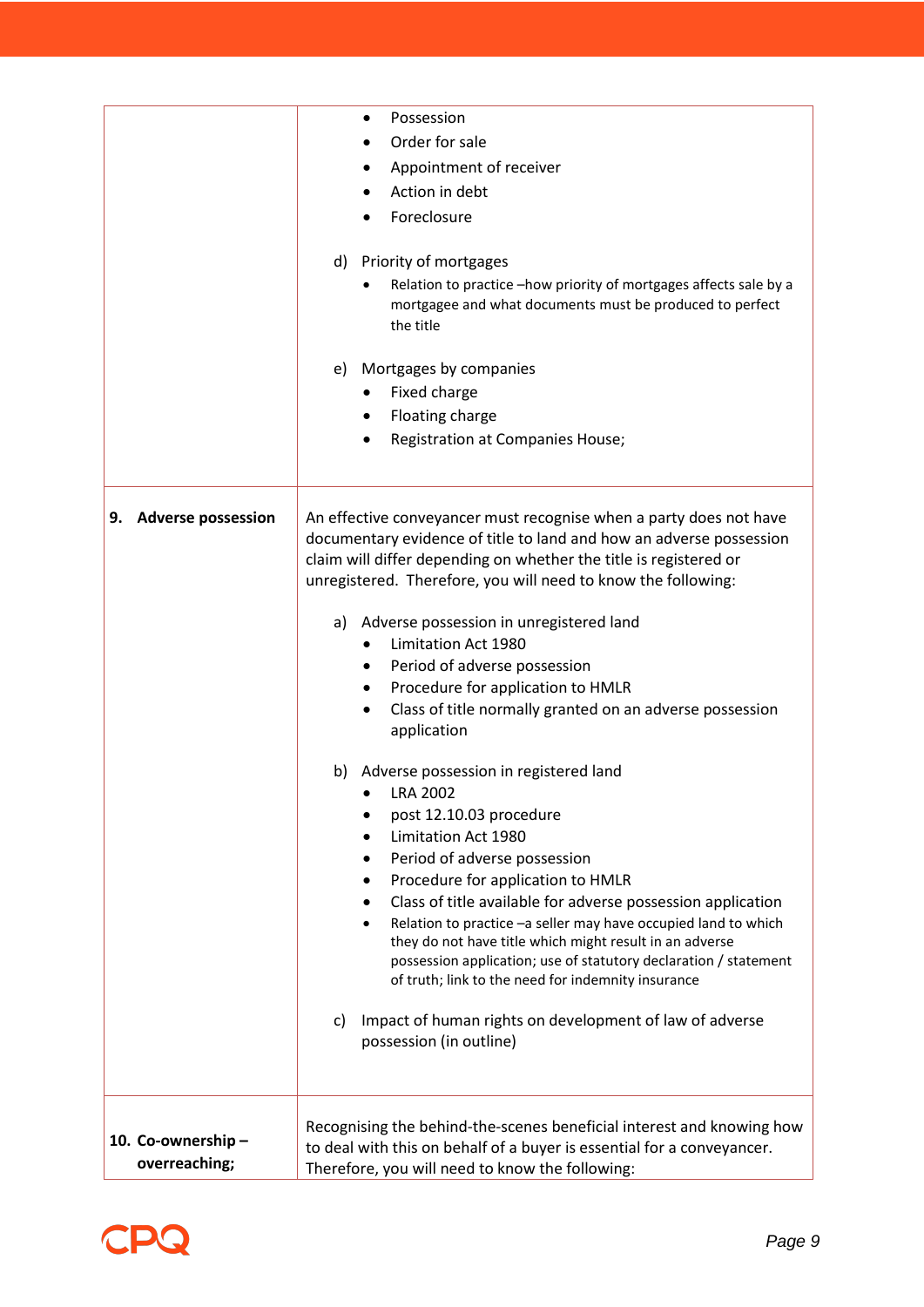| severance;<br>registering<br>restriction at HMLR;<br>Co-owner<br><b>Disagreements</b> | Overreaching<br>a)<br>Identifying the behind-the-scenes beneficial interest<br>The position of the sole trustee of the legal estate<br>٠<br>How to effect overreaching<br>$\bullet$<br>The impact on the contract for sale<br>$\bullet$<br>Considerations for the buyer's conveyancer: identification<br>٠<br>of second trustee; making the HMLR application<br>Drafting the provision for the transfer<br>$\bullet$<br>b) Severance<br>Methods - written notice; treatment of share; disposal;<br>agreement; course of dealings; forfeiture; bankruptcy<br>Drafting the notice of severance<br>٠<br>Effective service of the notice; Kinch v Bullard [1998]<br>$\bullet$<br>Registering the Form A restriction at HMLR<br>C)<br>Form SEV<br>Form RX1<br>Co-ownership advice<br>d)<br>Common situations where co-ownership advice must be<br>given<br>Risks of conflict<br>Development of case law<br>$\bullet$<br>Inequality of contribution to purchase - tenancy in<br>$\bullet$<br>common advice<br>Drafting a straightforward declaration of trust<br>e) Co-owners failing to agree on a sale $-$ in outline<br>s14 TLATA 1996; applying to court<br>s15 TLATA 1996; factors court will take into account in<br>considering an order under s14 |
|---------------------------------------------------------------------------------------|-----------------------------------------------------------------------------------------------------------------------------------------------------------------------------------------------------------------------------------------------------------------------------------------------------------------------------------------------------------------------------------------------------------------------------------------------------------------------------------------------------------------------------------------------------------------------------------------------------------------------------------------------------------------------------------------------------------------------------------------------------------------------------------------------------------------------------------------------------------------------------------------------------------------------------------------------------------------------------------------------------------------------------------------------------------------------------------------------------------------------------------------------------------------------------------------------------------------------------------------------------|
| 11. Underpinning<br>landlord and tenant<br>law                                        | A detailed understanding of the characteristics of a lease and the<br>different types of lease and the privity of contract rules are essential for<br>any conveyancer. An outline understanding of the remedies for breach<br>and how a lease is terminated is also important. Therefore, you will<br>need to know the following:<br>Characteristics of a lease<br>a)<br>Lease vs licence distinction<br>Street v Mountford [1985]<br>b) Formalities for the creation of a lease (recap from section 2)<br>Requirement of a deed<br>Equitable leases<br>Common types of lease<br>C)                                                                                                                                                                                                                                                                                                                                                                                                                                                                                                                                                                                                                                                                 |

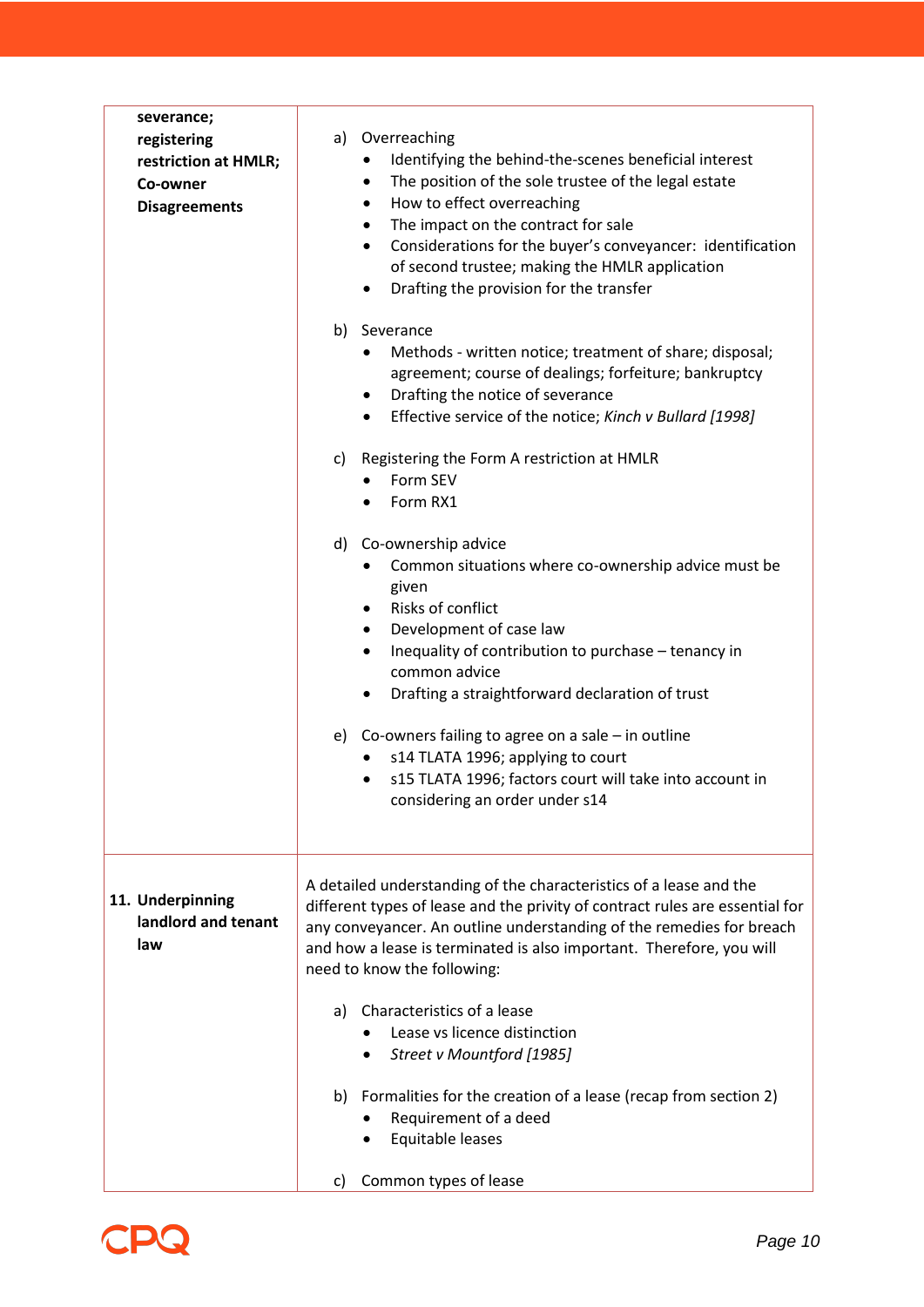|                                   | Fixed term tenancies<br>٠<br>Periodic tenancies<br>$\bullet$<br>Reversionary leases (in outline)<br>٠<br>Tenancies at will (in outline)<br>Remedies for breach of leasehold covenant<br>d)<br><b>Commercial Rent Arrears Recovery</b><br>Forfeiture<br>٠<br>Waiver<br>Self help<br><b>Termination of leases</b><br>e)<br>Expiry<br><b>Notice</b><br>Surrender and merger<br>$\bullet$<br>Forfeiture<br>Frustration<br>Landlord and Tenant (Covenants) Act 1995<br>f)<br>Privity of contract rule for pre and post 01.01.1996 leases<br>(in outline)   |
|-----------------------------------|-------------------------------------------------------------------------------------------------------------------------------------------------------------------------------------------------------------------------------------------------------------------------------------------------------------------------------------------------------------------------------------------------------------------------------------------------------------------------------------------------------------------------------------------------------|
| 12. Leases – common<br>provisions | An understanding of the key terms relating to leases is essential<br>whether acting for a landlord or a tenant and whether it is a residential<br>or commercial property. Therefore, you will need to know the<br>following:                                                                                                                                                                                                                                                                                                                          |
|                                   | Key lease clauses<br>a)<br>Rent<br>Term<br>Tenant covenants (in outline)<br>Landlord covenants (in outline)<br>Mutual rights Landlord to enforce covenants in other<br>leases<br>Forfeiture<br>b) Statutory protection<br>Covenants against assignment: absolute; qualified,<br>Landlord and Tenant Act 1927 s19(1) (a) (LTA 1927)<br>User; absolute; qualified; s19(3) LTA 1927<br>٠<br>Alterations: absolute; qualified; s19(2) LTA 1927<br>Service charge / management company; service charge<br>$\bullet$<br>regime Landlord and Tenant Act 1985 |
| 13. Leases and HMLR               | An effective conveyancer must understand when a lease is registrable<br>at HMLR and the land registration requirements. Therefore, you will<br>need to know the following:                                                                                                                                                                                                                                                                                                                                                                            |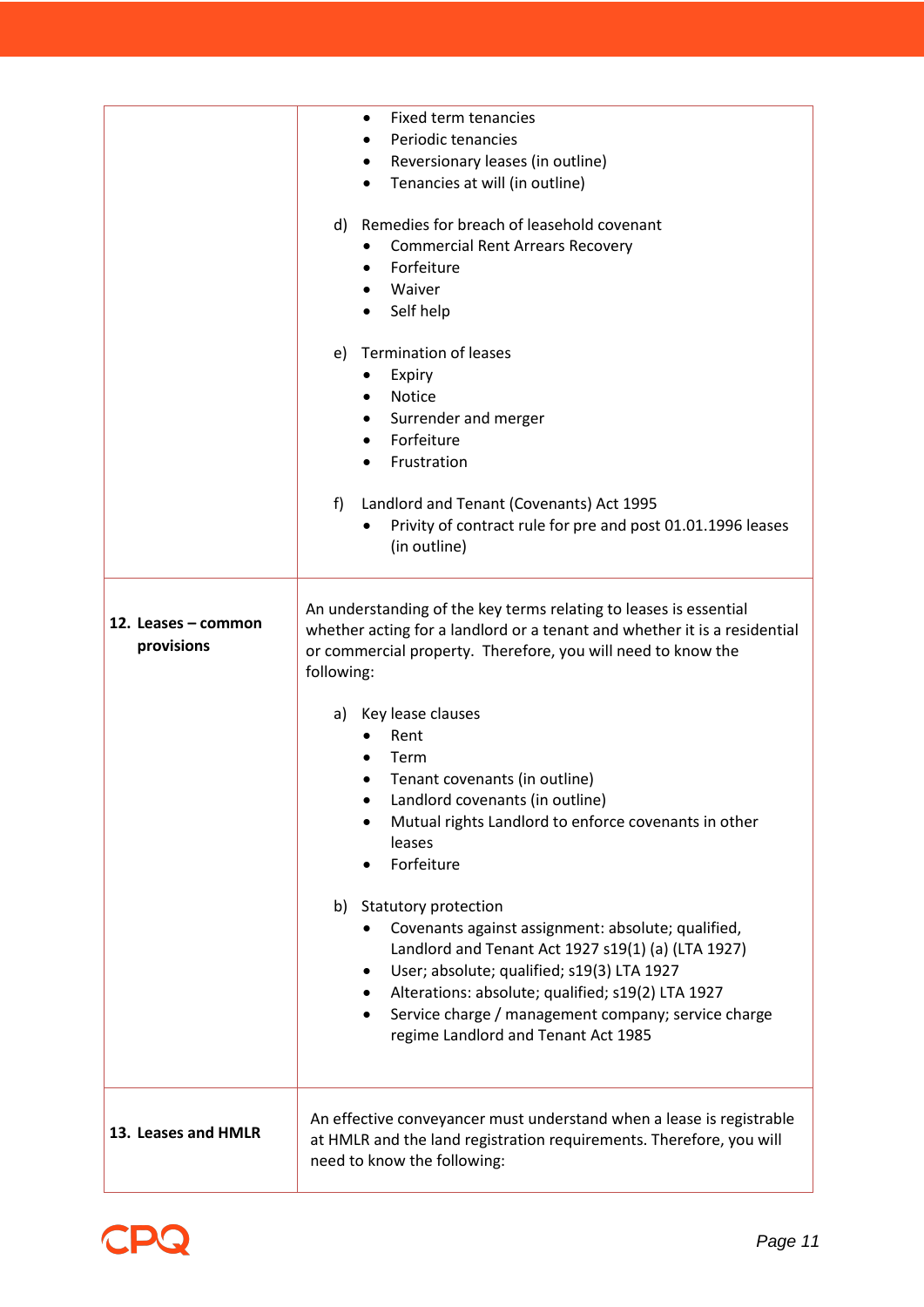|                                                                              | <b>HMLR</b><br>a)<br>The importance of the lease plan; HMLR PG 40<br>HMLR's change of approach to the creation of leasehold<br>title plans                                                                                                                                                                                                                                                                                                                                                                                                                                                                                                                                                                                  |
|------------------------------------------------------------------------------|-----------------------------------------------------------------------------------------------------------------------------------------------------------------------------------------------------------------------------------------------------------------------------------------------------------------------------------------------------------------------------------------------------------------------------------------------------------------------------------------------------------------------------------------------------------------------------------------------------------------------------------------------------------------------------------------------------------------------------|
| 14. Overview of the<br>conveyancing<br>transaction-<br>residential leasehold | Knowing how a leasehold transaction progresses from instructions to<br>registration on behalf of a landlord or a tenant is essential. Therefore,<br>you will need to know the following:<br>Link the grant of a new lease and the assignment of an existing lease to<br>the basic conveyancing overview:<br>a) Key stages (pre contract, exchange, pre completion,<br>completion, post completion)<br>b) Key steps to take on behalf of seller and buyer (flowchart)<br>c) The use of checklists<br>d) How the Law Society Conveyancing Protocol (the Protocol)<br>applies to leasehold residential transactions                                                                                                            |
| 15. The sale and<br>purchase of a long<br>residential lease                  | An effective conveyancer must know the process for the grant of a new<br>lease and the assignment of an existing residential lease. Therefore,<br>you will need to know the following:                                                                                                                                                                                                                                                                                                                                                                                                                                                                                                                                      |
|                                                                              | Grant of a new lease<br>a)<br>The provisions of the protocol<br>Taking instructions from the landlord on key lease content<br>٠<br>HMLR compliant plan<br>Pre-contract searches and enquires (specific issues relating<br>to long leasehold flats and houses)<br>Drafting the contract with lease annexed; Standard<br>Condition 8.2<br>Documents to include in the contract pack<br>Approving the draft lease<br>Lender requirements<br>Exchange and preparing for completion: preparation of<br>original and counterpart<br>Pre-completion tasks - priority search (OS1 or OS2) and<br>other specific issues<br>Completion - documents received by tenant's conveyancer<br>SDLT: payable on premium and net present value |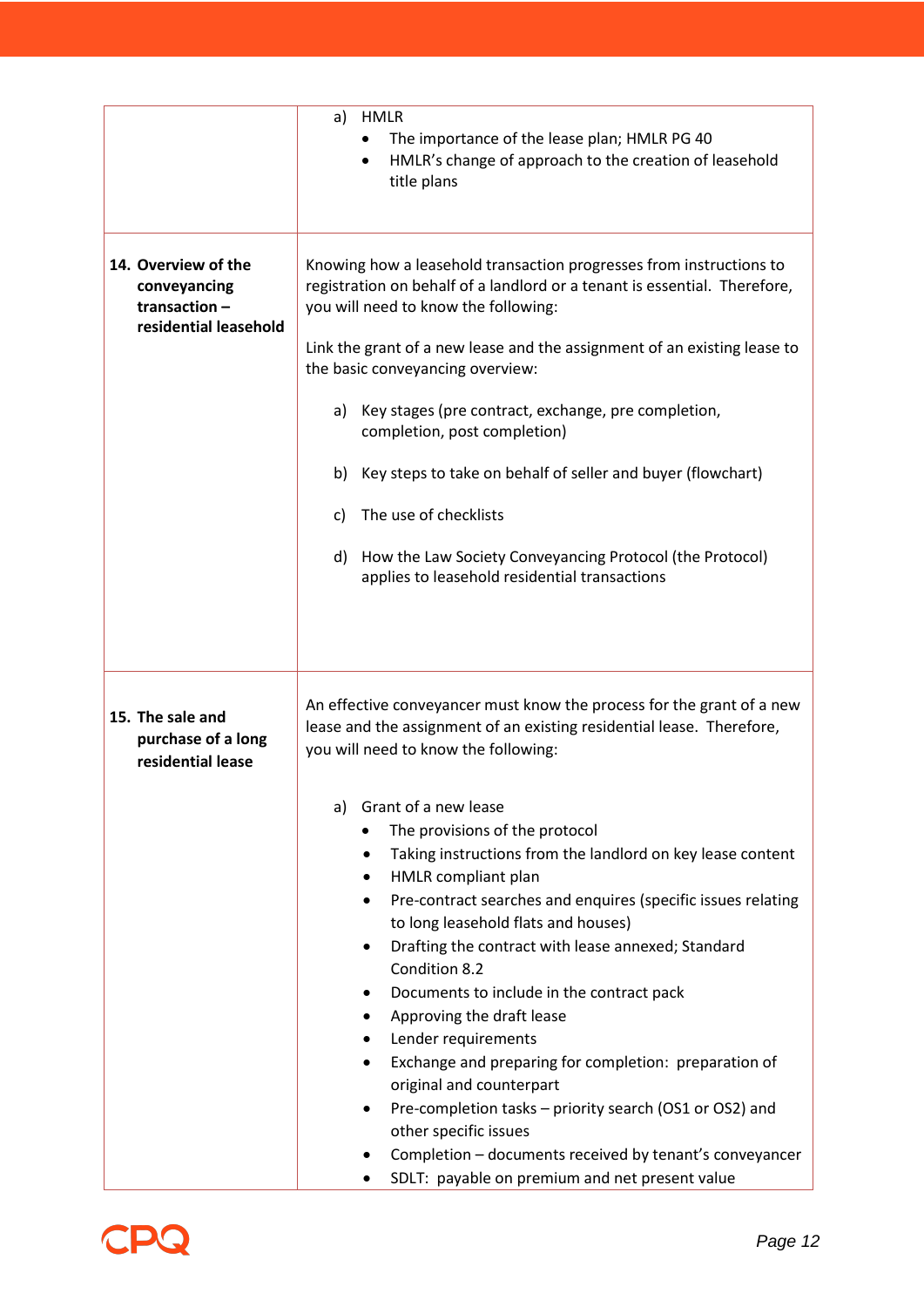| <b>Registration at HMLR</b><br>٠                                                                                                                                                                                                                                                                                                                                                                                                             |
|----------------------------------------------------------------------------------------------------------------------------------------------------------------------------------------------------------------------------------------------------------------------------------------------------------------------------------------------------------------------------------------------------------------------------------------------|
| <b>LTT</b> in Wales                                                                                                                                                                                                                                                                                                                                                                                                                          |
| Notice of mortgage if required                                                                                                                                                                                                                                                                                                                                                                                                               |
| b) Assignment of an existing lease                                                                                                                                                                                                                                                                                                                                                                                                           |
| The provisions of the Protocol<br>٠                                                                                                                                                                                                                                                                                                                                                                                                          |
| Is landlord's consent required; Standard Condition 8.3<br>$\bullet$                                                                                                                                                                                                                                                                                                                                                                          |
| Drafting the contract<br>$\bullet$                                                                                                                                                                                                                                                                                                                                                                                                           |
| Documents to include in the contract pack: in addition to<br>$\bullet$<br>standard documents: copy lease, Leasehold Information<br>Form, management company information, form LPE1,<br>service charge accounts, buildings insurance, ground rent<br>and service charge receipt, copy freehold title, copy share<br>certificate in freehold or management company if relevant<br>Approving the contract<br>$\bullet$                          |
| Pre-contract searches and enquires (specific issues relating<br>$\bullet$<br>to long leasehold flats and houses)                                                                                                                                                                                                                                                                                                                             |
| Exchange and preparing for completion: Standard<br>$\bullet$<br>Condition 6.3 apportionments                                                                                                                                                                                                                                                                                                                                                 |
| Pre-completion tasks - priority search (OS1 or OS2) and<br>٠<br>other specific issues relating to long leasehold flats and<br>houses                                                                                                                                                                                                                                                                                                         |
| Completion - documents received by buyer's conveyancer<br>٠<br>SDLT; LTT<br>$\bullet$                                                                                                                                                                                                                                                                                                                                                        |
| <b>Registration at HMLR</b><br>$\bullet$                                                                                                                                                                                                                                                                                                                                                                                                     |
| Notice of assignment and mortgage (if required)<br>٠                                                                                                                                                                                                                                                                                                                                                                                         |
| Transfer share in management company to buyer (if<br>$\bullet$<br>required)                                                                                                                                                                                                                                                                                                                                                                  |
| Long residential leases have become a complex topic in practice and<br>represent a risk to conveyancers in terms of the advice to give to buyer<br>and lender clients. Therefore, you will need to know the following:                                                                                                                                                                                                                       |
| Residue and ground rent issues<br>a)                                                                                                                                                                                                                                                                                                                                                                                                         |
| Insufficient remaining term of lease; what is an acceptable<br>residue?                                                                                                                                                                                                                                                                                                                                                                      |
| Ground rents - Housing Act 1988; risk of a lease with<br>٠<br>ground rent of over £250 (or £1000) in London falling<br>within the ambit of the Housing Act 1988; the risk of<br>termination under Ground 8 of Schedule 2 of the Housing<br>Act 1988; In outline, what provisions can be included in a<br>new lease or a deed of variation to mitigate the effect of<br>this risk?<br>Ground rents - the problem with doubling every 10 years |
|                                                                                                                                                                                                                                                                                                                                                                                                                                              |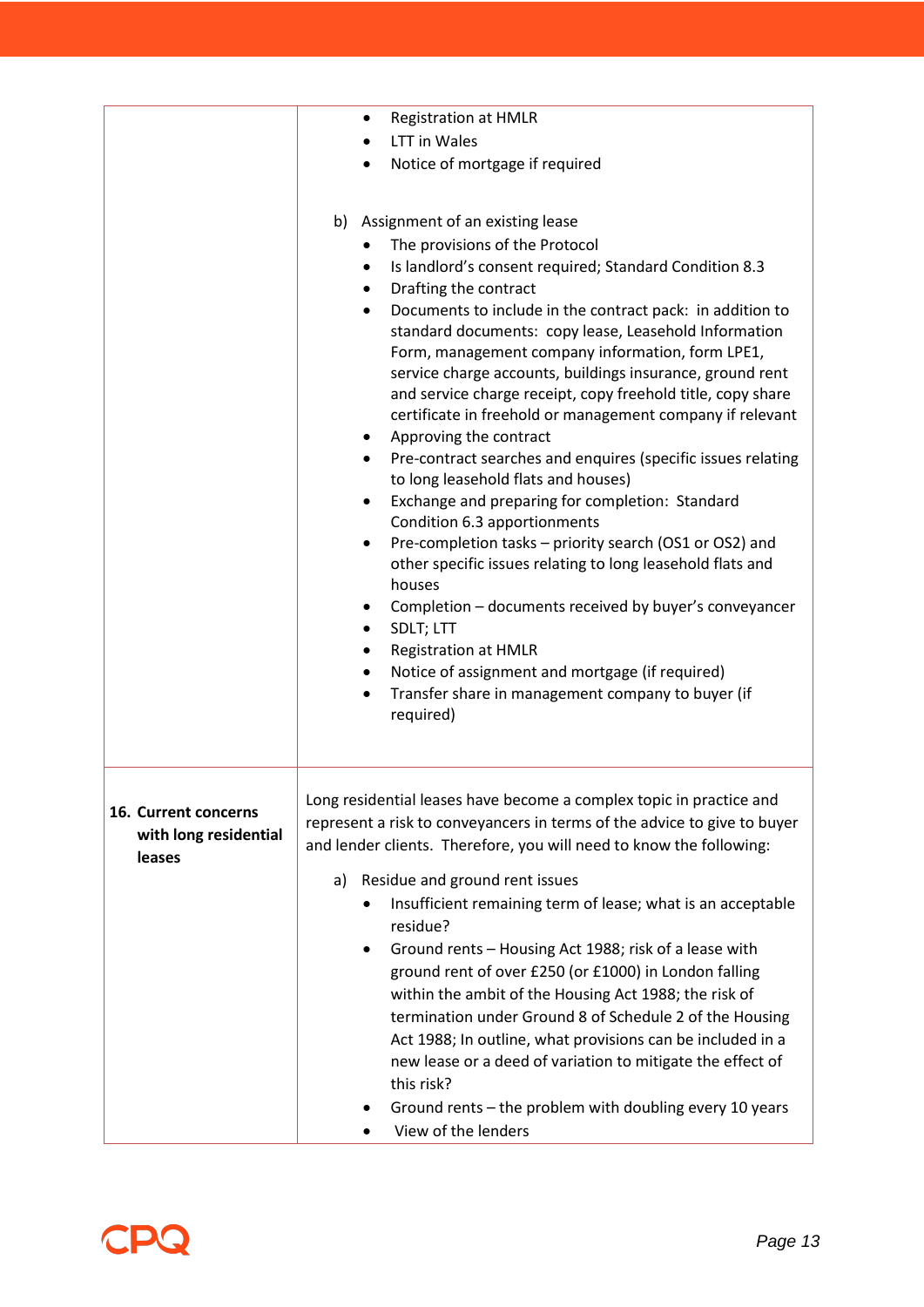|                                            | Possible solutions: deed of variation; enfranchisement (in<br>outline only)                                                                                                                                                                                                                                                                                                                                                                                                                                                                                                                                                                                                                                                                                                                                                                |
|--------------------------------------------|--------------------------------------------------------------------------------------------------------------------------------------------------------------------------------------------------------------------------------------------------------------------------------------------------------------------------------------------------------------------------------------------------------------------------------------------------------------------------------------------------------------------------------------------------------------------------------------------------------------------------------------------------------------------------------------------------------------------------------------------------------------------------------------------------------------------------------------------|
| 17. Enfranchisement /<br>tenant protection | A conveyancer must have an understanding in outline of the<br>protections afforded to tenants of long leases of houses and flats. The<br>conveyancer must appreciate that these are specialist areas of practice.<br>The government has indicated its intention to reform these provisions,<br>so an outline understanding of the proposed reforms is important.<br>Therefore, you will need to know the following:<br>Leasehold Reform Act 1967<br>a)<br>Protection of tenants who have a long lease of a house<br>Qualifying conditions<br>$\bullet$<br>Procedure<br>Extend the term<br>b) Leasehold Reform, Housing and Urban Development Act 1993<br>Protection of tenants who have a long lease of a flat<br>Qualifying conditions<br>$\bullet$<br>Acquisition of freehold<br><b>Extension of lease</b><br>Possible Government reform |
|                                            | A conveyancer must understand the remedies available under the                                                                                                                                                                                                                                                                                                                                                                                                                                                                                                                                                                                                                                                                                                                                                                             |
| 18. Remedies - notice to<br>complete       | Standard Conditions of Sale in the event of late completion. Therefore,<br>you will need to know the following:                                                                                                                                                                                                                                                                                                                                                                                                                                                                                                                                                                                                                                                                                                                            |
|                                            | Distinguish between late completion and a failure to complete<br>a)<br>Time for completion in the contract<br>Late completion; interest due at the contract rate<br>Notice to complete procedure<br><b>Standard Condition 6.8</b><br>Drafting a notice to complete<br>Recent case law                                                                                                                                                                                                                                                                                                                                                                                                                                                                                                                                                      |
| 19. Remedies - failure to<br>complete      | A conveyancer is unlikely to deal with litigation which might arise<br>following a failure to complete a conveyancing transaction. But a<br>conveyancer must have an outline understanding of the key remedies<br>available in the event of non-completion. Therefore, you will need to<br>know the following:                                                                                                                                                                                                                                                                                                                                                                                                                                                                                                                             |
|                                            | a) Failure to complete<br>Time of the essence<br>Damages                                                                                                                                                                                                                                                                                                                                                                                                                                                                                                                                                                                                                                                                                                                                                                                   |